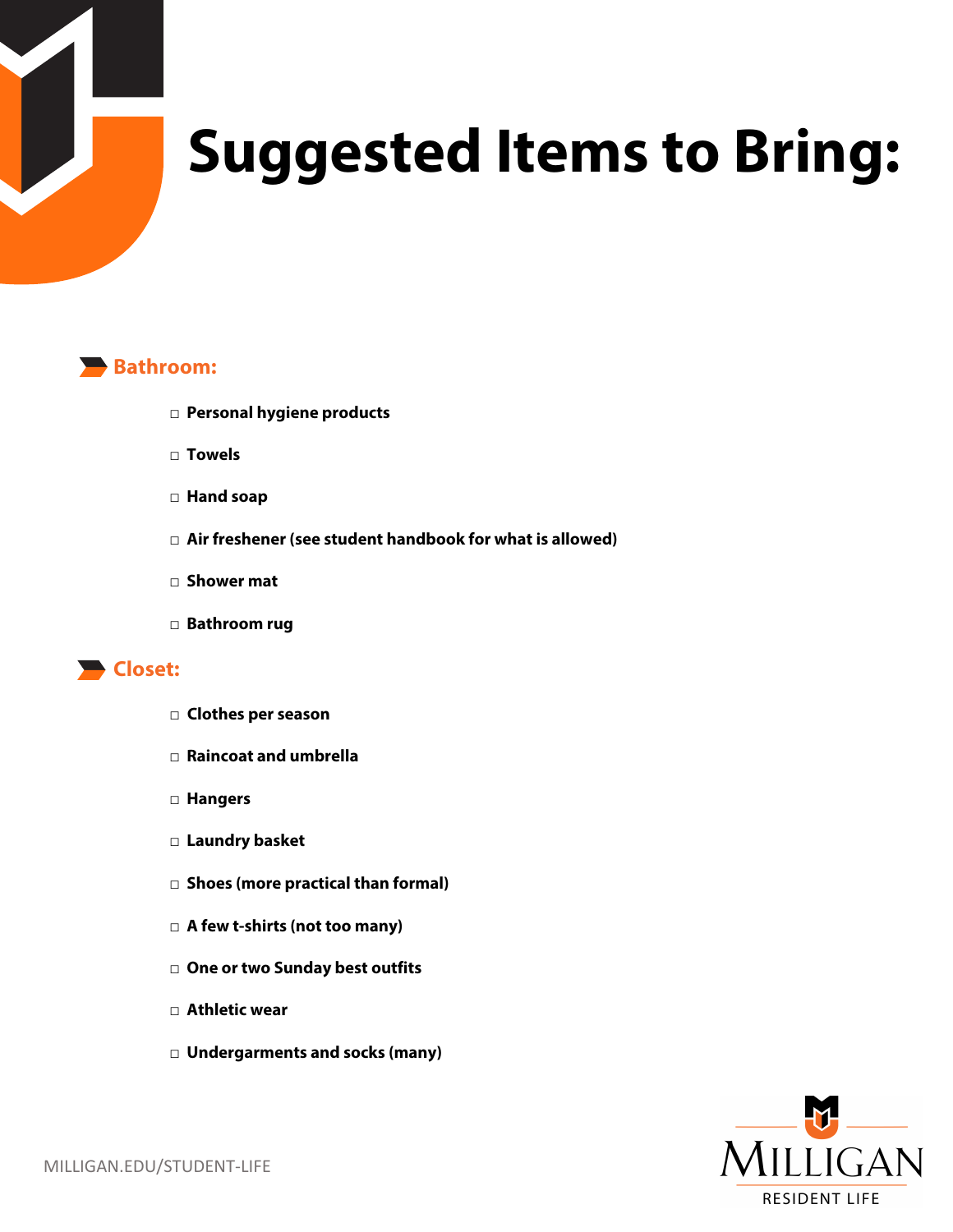## **School Supplies:**

- **□ School supplies (may want to wait and see what you need for each class)**
- **□ Backpack**
- **□ Planner/calendar**

#### **Kitchen:**

- **□ Water bottle**
- **□ To-go mug and baggies for snacks**
- **□ Water filter pitcher**
- **□ Plastic or paper plates, bowls, and cups**
- **□ Snacks!**

## **Cleaning:**

- **□ Cleaning supplies - room checks occur approximately once a month**
- **□ Small vacuum**
- **□ Paper towels**
- **□ Disinfectant wipes**
- **□ Shower, toilet, and sink cleaner**
- **□ Laundry detergent**
- **□ Dish soap**

#### **Bedding:**

- **□ Sheets for a regular sized twin bed**
- **□ Mattress topper and pad**
- **□ Comforter or blanket – you may want a throw blanket and pillows as well**
- **□ Reading pillow**